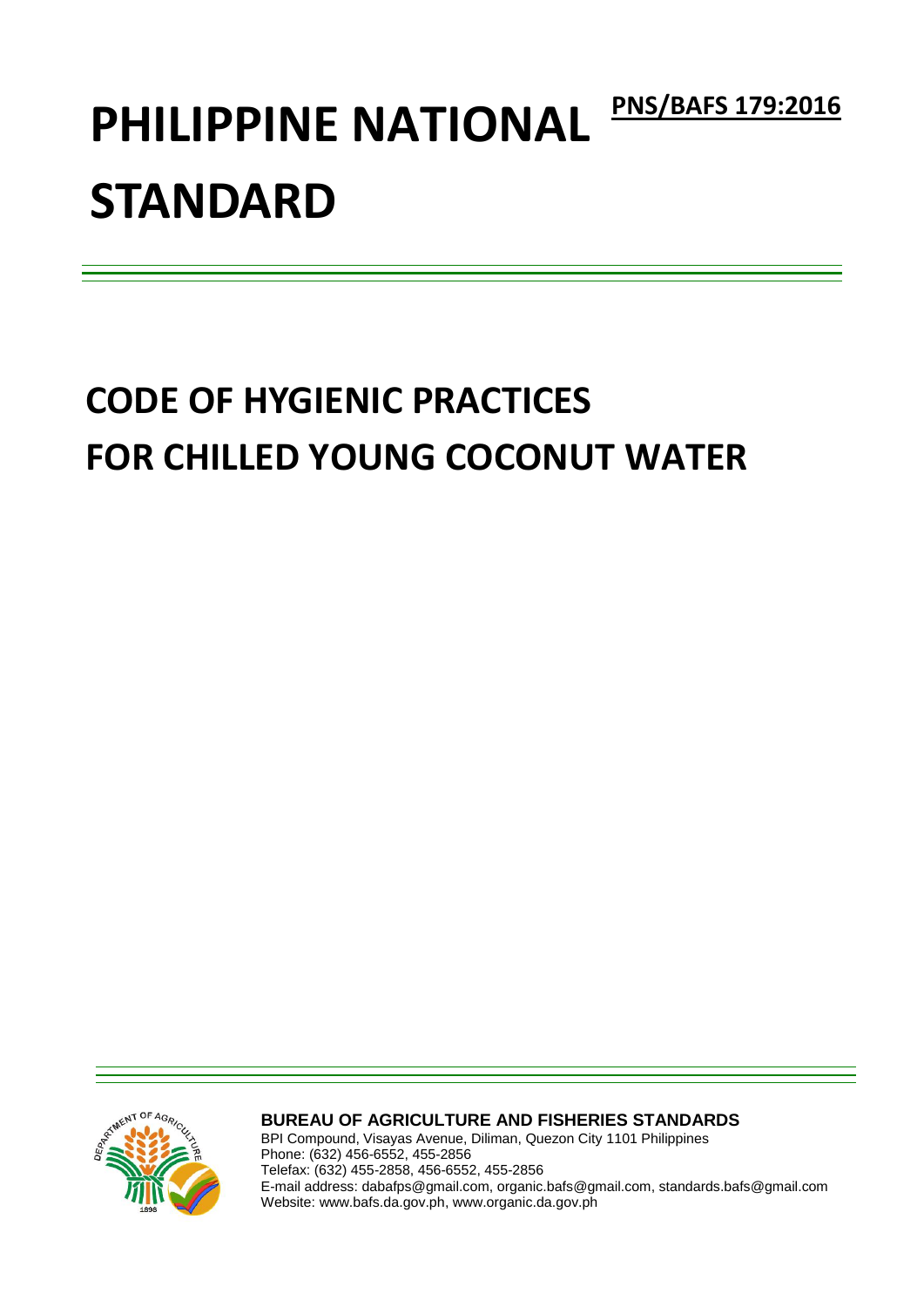# **FOREWORD**

Given the food safety issues surrounding coconut water/drink, its trade and their impact to the small and micro-producers, this standard is therefore developed to ensure that chilled young coconut water/drink produced in the Philippines are microbiologically safe and comply with regulatory requirements.

This Code addresses the essential principles of food safety applicable to primary production, postharvest, transport operations and primary processing of chilled young coconut water/drink. The Bureau of Agriculture and Fisheries Product Standards (BAFPS) developed the Philippine National Standard (PNS): Chilled young coconut water/drink - Specification (PNS/BAFPS 28:2006) in 2006. This Code, therefore, supplements the PNS/BAFPS 28:2006 or its latest revision and should be read in conjunction with it.

A Technical Working Group (TWG) for the development of the Code of Hygienic Practice for Chilled Young Coconut Water/Drink was organized and represented by Philippine Coconut Authority (PCA), Industrial Technology Development Institute (ITDI), Food and Drug Administration (FDA), United Coconut Associations of the Philippines (UCAP) and the Philippine Coconut Research and Development Foundation, Inc. (PCRDF).

The Bureau of Agriculture and Fisheries Standards in collaboration with the members of the TWG conducted a series of technical reviews for the drafting of the standard and public consultations participated by stakeholders from the National Capital Region (NCR) and Region IVA. Comments gathered from the consultations with the stakeholders were considered and deliberated prior to the finalization of the standard.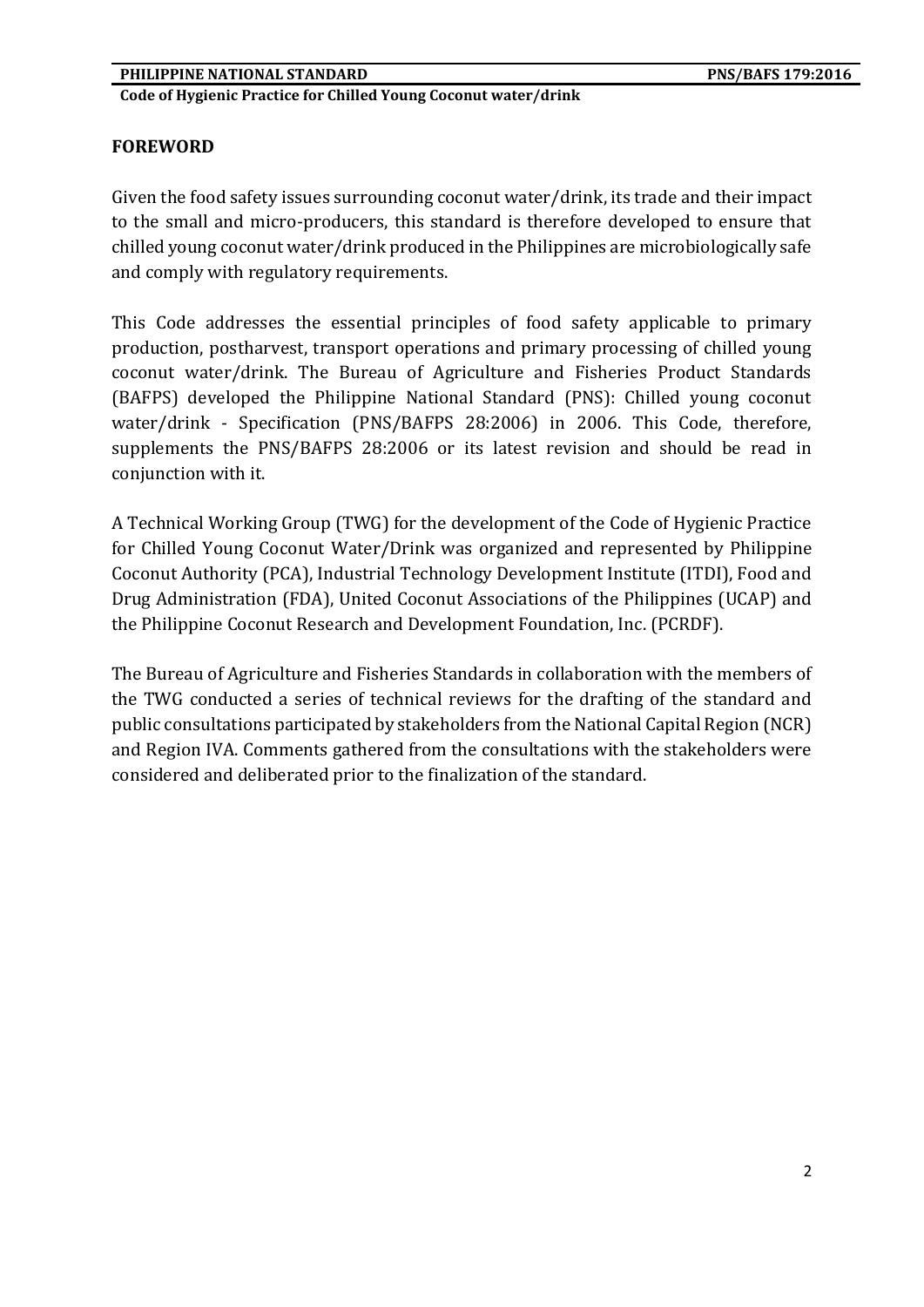#### **INTRODUCTION**

Coconut is an agricultural and livelihood crop for many people in Southeast Asia, the Pacific region, Africa and some countries in Latin America. In fact, it is considered as the "tree of life" in developing countries as they depend on it as a source of food, medicine, shelter, fuel and furniture among others (Magat, 2006). Based on 2013 Philippine Statistics Authority (PSA) data, Quezon has the largest area planted to coconut followed by Zamboanga del Norte, Leyte, Davao Oriental, and Zamboanga del Sur.

According to Philippine Coconut Authority (PCA), the coconut tree provides fruit throughout the year which is edible at any stage of maturity. The fruit also serves as the source of raw material in many food products such as coconut milk and cream, desiccated coconut, coconut chip, coconut water, nata de coco, coconut oil, etc. Aside from the use of coconut water as tropical beverage, it is also used as a microbiological growth medium (Prades, et al 2012).

Coconuts continue to respire after harvest. High temperature at harvest increases its respiration rate that leads to rapid physiological changes and eventual deterioration. Other factors that may negatively affect the quality of coconut water are pesticide residues, heavy metals and undesirable microorganisms. During production, these chemical contaminations can be absorbed through soil or water. And undesirable microorganisms enter the fruit during postharvest operations through improper handling and processing leading to rapid fermentation (Agriculture and Consumer Protection Department – FAO, 2007). Within the nut, coconut water is sterile and is free from microorganisms but when exposed to air or to the environment, the product is prone to microbial contamination and deterioration. On the other hand, proper handling and management throughout the postharvest and processing method are important to make sure that coconut water will retain its inherent qualities prior to processing (FAO, 2007).

Today, consumers demand for products that are of high quality, safe for consumption and nutritious. Coconut water, even in the domestic market is gaining popularity as a 'healthy drink'. It is considered as an alternative beverage for rehydration after exercise-induced dehydration. With these market opportunities, extending the shelf life and ensuring the safety of the product are among the known challenges of the industry. Packaging is seen as the next frontier in ensuring consumer availability for coconut water.

Special Order No.600 series 2014 established the TWG tasked to conduct field validation studies; sample products for the purposes of various analyses; and draft and finalize the COHP. The members of the TWG include identified experts from the various government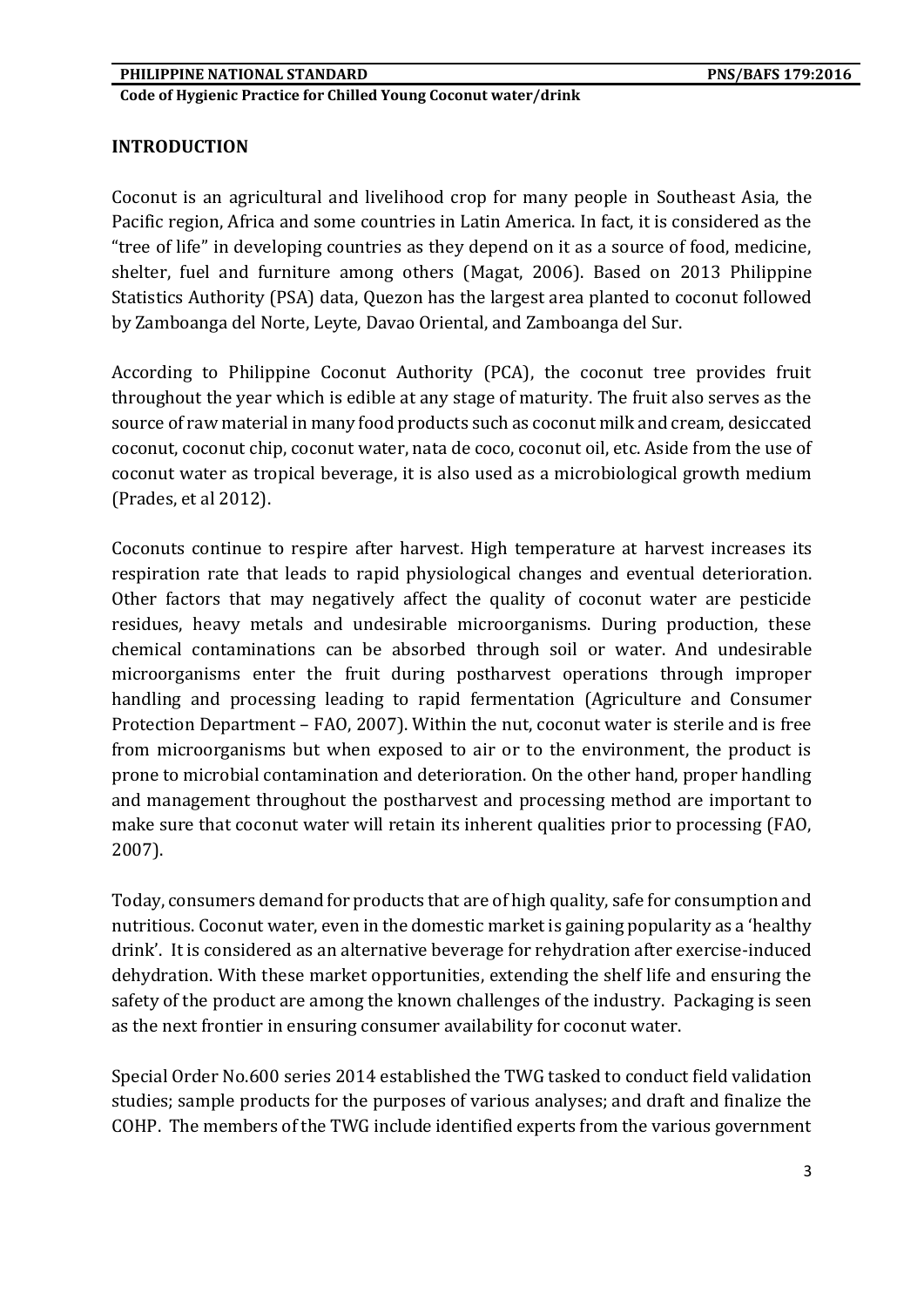#### **PHILIPPINE NATIONAL STANDARD PHILIPPINE NATIONAL STANDARD**

#### **Code of Hygienic Practice for Chilled Young Coconut water/drink**

agencies such as Philippine Coconut Authority (PCA), Industrial Technology Development Institute (ITDI), Food and Drug Administration (FDA); and industry association such as United Coconut Association of the Philippines (UCAP) and Philippine Coconut Research and Development Foundation Inc. (PCRDF).

This Code of Hygienic Practice (COHP) addresses the essential principles of food safety applicable to primary production through processing, packing, and distribution of coconut water/drink. It encompasses Good Agricultural Practices (GAP), Good Hygienic Practices (GHP) and Good Manufacturing Practices (GMP) that will help minimize microbiological hazards associated with all stages of production to processing.

This Code provides general recommendations to allow flexible and uniform adoption even when production practices and environmental conditions are diverse. Therefore, this Code is also applicable to micro and small-scale producers.

#### **SECTION 1 - OBJECTIVES**

The objective of this Code is to provide specific guidance to chilled young coconut water/drink or "buko juice" producers by applying relevant recommendations of the Codex Recommended International Code of Practice-General Principles of Food Hygiene (CAC/RCP 1-1969, Rev 4:2003) and the Revised Guidelines on Current Good Manufacturing Practice in Manufacturing, Packing, Repacking, or Holding Food (Department of Health Administrative Order No. 153 S. 2004) or its latest issuance. Specific guidance is provided to minimize microbiological hazards from primary production through processing, packing and distribution of coconut water/drink.

The Philippine National Standard (PNS) Code of Good Agricultural Practices for Fresh Fruits and Vegetables (GAP) and Codex Code of Hygienic Practice for Fresh Fruits and Vegetables (CAC/RCP 53-2003) already provide the relevant general hygienic recommendations for the primary production of fresh agricultural commodities.

#### **SECTION 2 – SCOPE, USE OF DOCUMENT AND DEFINITIONS**

#### **2.1 Scope**

This Code covers food safety principles for the primary production, postharvest operations, transport, and minimal processing of chilled young coconut water/drink as defined in this Code, derived from young coconut, with or without the addition of tender young coconut solid endosperm, potable water, and permitted sweeteners. Emphasis is made on how to minimize contamination from microbiological hazards as they relate to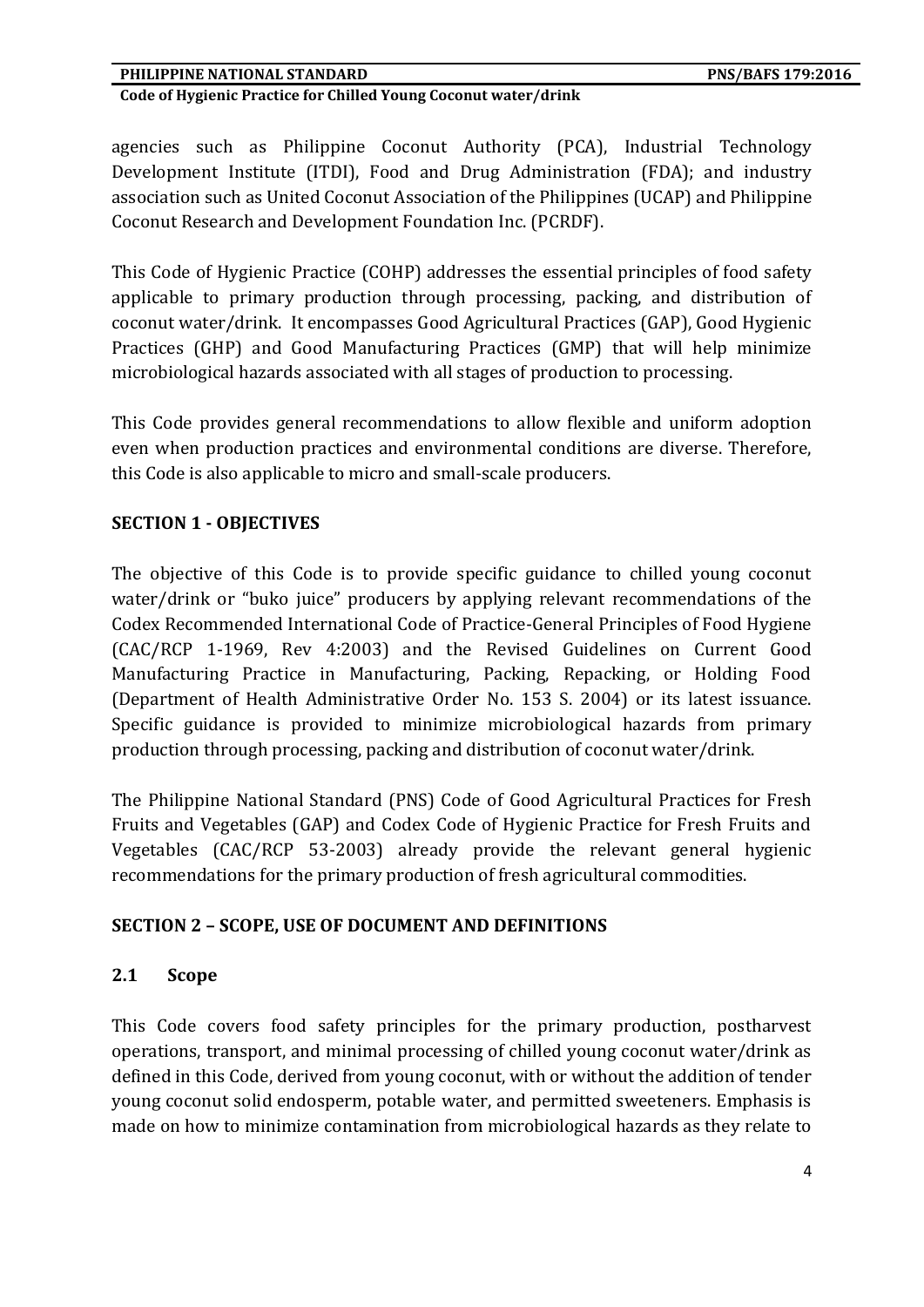Good Agricultural Practice (GAP), Good Hygienic Practice (GHP) and Good Manufacturing Practice (GMP).

# **2.2 Use of the document**

The provisions of this document are supplemental to and must be used in conjunction with, the Codex Recommended International Code of Practice-General Principles of Food Hygiene (CAC/RCP 1-1969, Rev 4:2003), Revised Guidelines on Current Good Manufacturing Practice in Manufacturing, Packing, Repacking, or Holding Food (Department of Health Administrative Order No. 153 S. 2004) or its latest issuance and Chilled young coconut water/drink – specifications (PNS/BAFPS 28:2006).

#### **2.3 Definitions**

# **2.3.1**

#### **brix**

refers to concentration of sugar in syrup corresponding approximately to concentration of solutes expressed in percentage as measured with a refractometer or hydrometer and expressed in 0Brix units

#### **2.3.2**

#### **chilling**

food preservation method in which the temperature is controlled at approximately 0-5°C

# **2.3.3**

#### **coconut meat**

tender solid endosperm obtained from young coconut

#### **2.3.4**

#### **contaminant**

refers to any substance not intentionally added to food which is present in such food as a result of the production, postharvest handling, manufacturing, processing, preparation, packaging, transport or holding of such food as a result of environmental contamination

#### **2.3.5**

#### **food additives**

any substance not normally consumed as a food by itself and not normally used as a typical ingredient of the food, whether or not it has nutritive value, the addition of which to the food is intended for technological (including organoleptic) purpose in the manufacture, processing, preparation, treatment, packing, packaging, transport or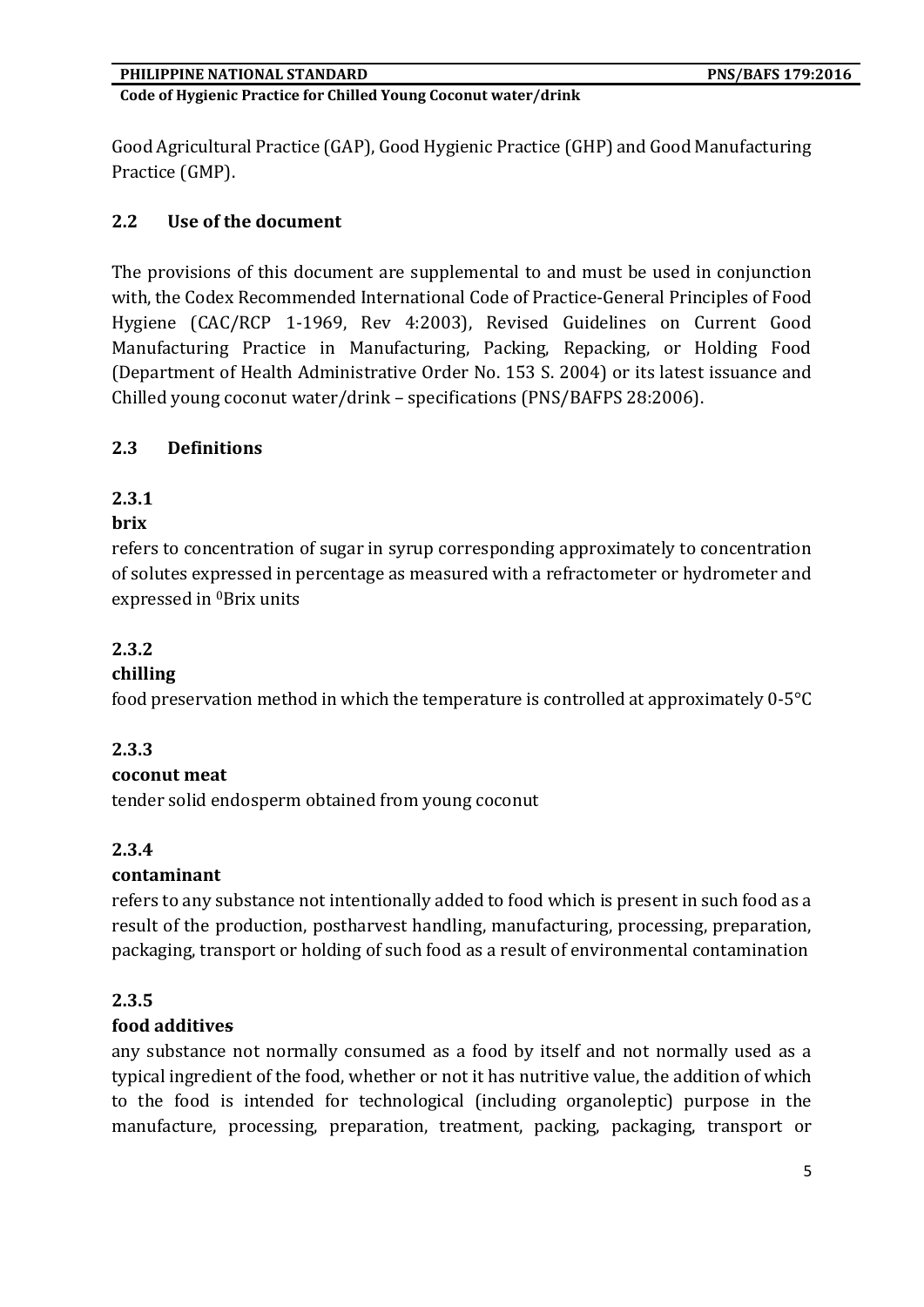#### **Code of Hygienic Practice for Chilled Young Coconut water/drink**

holding of such food results, or may be reasonably expected to result, (directly or indirectly) in it or its by-products becoming a component of or otherwise affecting the characteristics of such foods. The term does not include contaminants, or substances added to food for maintaining or improving nutritional qualities.

#### **2.3.6**

#### **good hygienic practices**

refer to all practices regarding the conditions and measures necessary to ensure the safety and suitability of food at all stages of the food chain

#### **2.3.7**

#### **growers/agricultural workers**

person responsible for the growing and management of the \*primary production of coconut

#### **2.3.8**

#### **primary production**

steps involved in the growing and harvesting of coconut for example planting, irrigation, application of fertilizers and application of agricultural chemicals.

#### **2.3.9**

#### **hazard**

refers to a biological, chemical or physical agent in food with a potential to cause adverse effect on health

#### **2.3.10**

#### **labeling**

includes any written, printed or graphic matter that is present on the label, accompanies the food, including that for the purpose of promoting its sale or disposal

#### **2.3.11**

#### **potable water**

water fit for human consumption and potability determined by health authorities cited in Philippine National Standards for drinking water (Department of Health A.O. No. 2007- 2013. Philippine National Standards for Drinking Water 2007)

#### **2.3.12**

#### **rancid odor**

off odor due to lipid oxidation (oxidative rancidity) and/or release of free fatty acids by lipolysis (hydrolytic rancidity)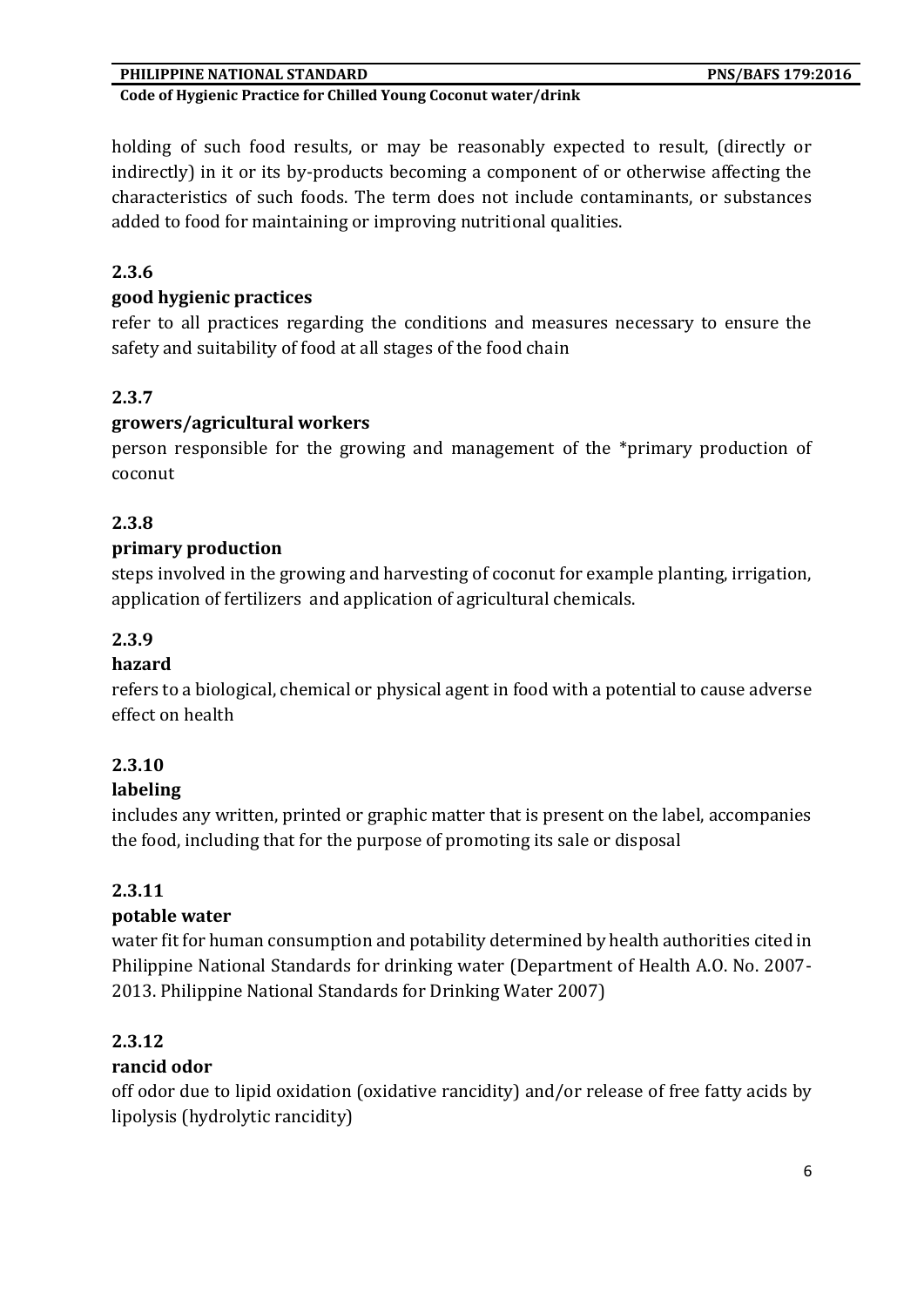**Code of Hygienic Practice for Chilled Young Coconut water/drink**

#### **2.3.13**

#### **sweeteners**

food additive that is used to impart a sweet taste to food or food products

# **2.3.14**

# **whole young coconuts**

young coconut with husk

#### **2.3.15**

#### **young coconut**

refers to 6-9 month old coconut (Cocos nucifera L.) from the time of flowering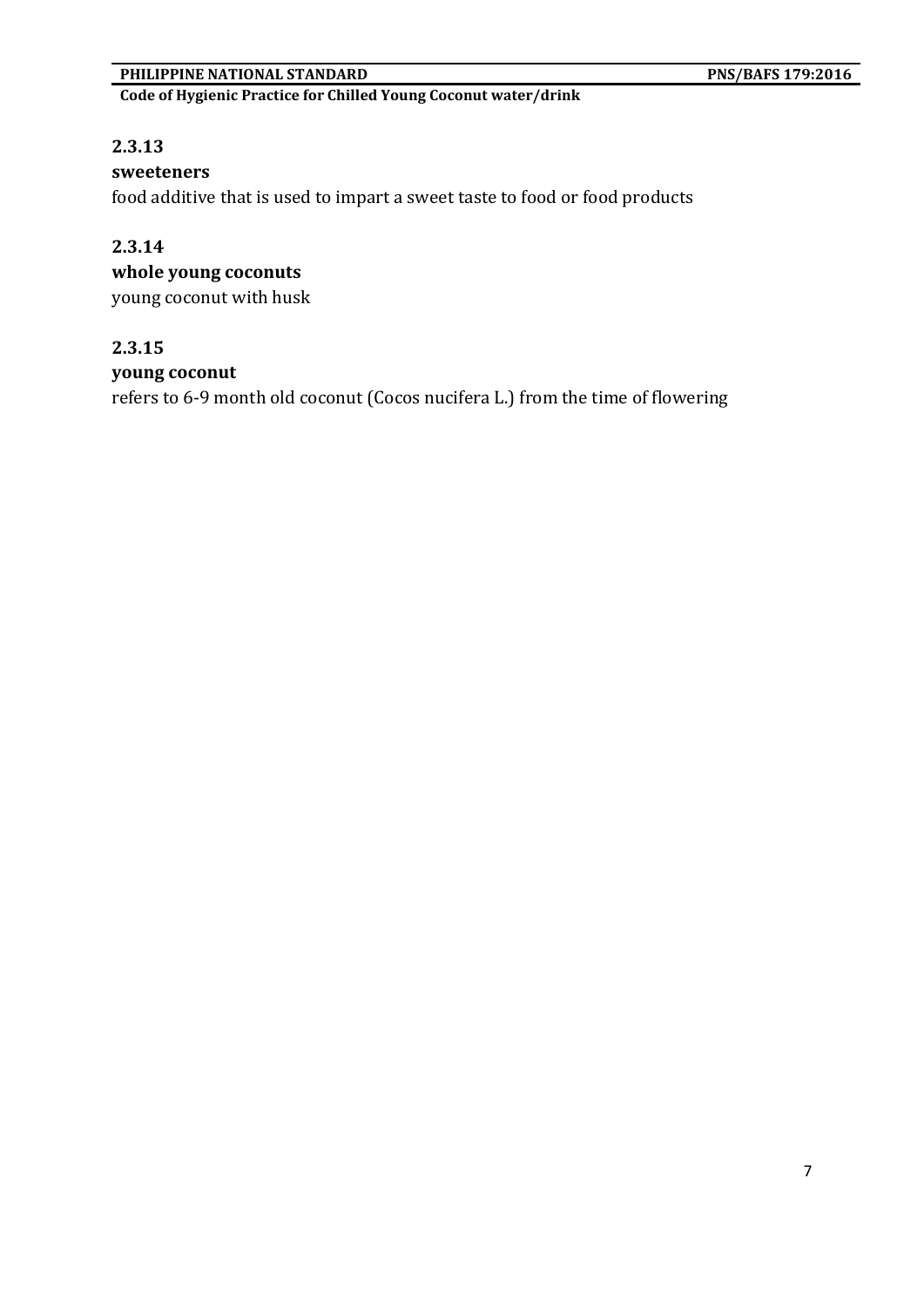# **SECTION 3 - PRIMARY PRODUCTION**

These principles and guidelines supplement those contained in Section 3 of the Codex Recommended International Code of Practice-General Principles of Food Hygiene (CAC/RCP 1-1969, Rev 4:2003), Revised Guidelines on Current Good Manufacturing Practice in Manufacturing, Packing, Repacking, or Holding Food (Department of Health Administrative Order No. 153 S. 2004) or its latest issuance and Chilled young coconut water/drink – specifications (PNS/BAFPS 28:2006).

# **PRINCIPLES APPLYING TO THE PRIMARY PRODUCTION OF COCONUT**

Coconut water should not contain any contaminant at a level that compromises the appropriate level of public health protection, when presented to the consumer. The influence of primary production activities on the safety of coconut water/drink, potential microbiological contamination from all sources should be minimized to the greatest extent practicable. Microbiological hazards can be introduced from the farm environment and farming practices, thus, relevant provisions of Good Agricultural Practices (GAP) should be followed to assure food safety and prevent inappropriate practices that may lead to unacceptable levels of contamination during primary production.

#### **3.1 Environmental Hygiene**

Wherever possible, potential sources of contamination from the environment should be identified. In particular, primary production should not be carried out in areas where the presence of potentially harmful substances would lead to an unacceptable level of such substances in or on coconut after harvest. For existing coconut production sites that have shown potential for food safety risk, measures should be implemented to minimize contamination.

Control measures involving treatment with chemical, physical or biological agents should be undertaken with a thorough understanding of the potential hazards to health and the environment. Such measures should be carried out in accordance with the regular rules and recommendations of Fertilizer and Pesticide Authority (FPA).

# **3.1.1 Location of Coconut Production Site**

For existing production sites that have shown potential for food safety risk, measures should be implemented to minimize contamination. Wherever possible, potential sources of contamination from the environment should be identified.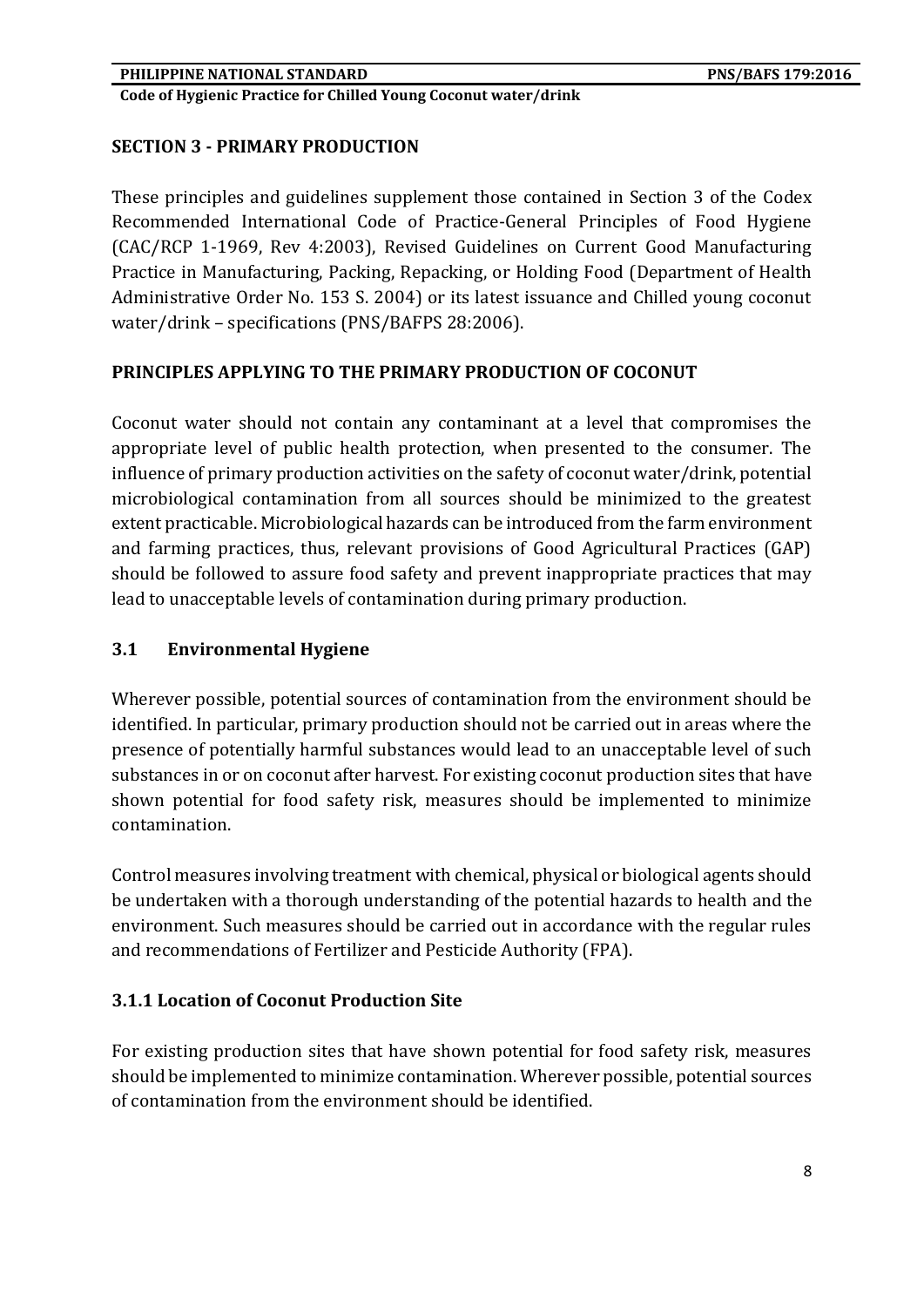Fields should be regularly cleaned to minimize the spread of pests and diseases. Diseased, senescent and dried part of the trees should be frequently removed, buried or burned as these may harbor pests and diseases.

#### **3.2 Hygienic production of coconut**

#### **3.2.1 Pre-harvest selection of coconut and harvesting technique**

Only whole young coconuts shall be used for the product. Coconuts must be harvested at 6-9 months of maturity to obtain maximum volume of water and ensure product consistency. Harvest time is preferably during the cooler part of the day to minimize deterioration at postharvest phase. High temperature at harvest will lead to more rapid physiological changes and deterioration.

Harvesting operations and methods should be conducted with consideration on the possible sources of contamination. Coconuts should not be allowed to fall to the ground to prevent mechanical injury, as this will facilitate the entry of microorganisms, which may cause spoilage of the coconut water within the coconut. As a common practice, coconut bunches are lowered to the ground using a rope.

#### **3.2.2 Equipment Associated with Growing and Harvesting**

Standard Operating Procedures (SOPs) should be developed for the maintenance, cleaning and disinfecting operations of growing and harvesting equipment. The following are recommended:

- Cutting tools, implements, and equipment used to harvest coconuts should be thoroughly cleaned before use and cutting edges should be kept smooth and sharp; and
- Growers/agricultural workers should be trained to follow the SOPs.

Harvesting tools, collecting containers and other implements should be so designed and constructed to ensure that they can be cleaned and maintained to avoid contamination.

#### **3.3 Handling and Storage**

Harvested coconuts should not come in direct contact with extraneous matter like dirt, soil and chemical substances. If not properly washed off, these materials will introduce chemical and microbiological contamination during coconut water collection.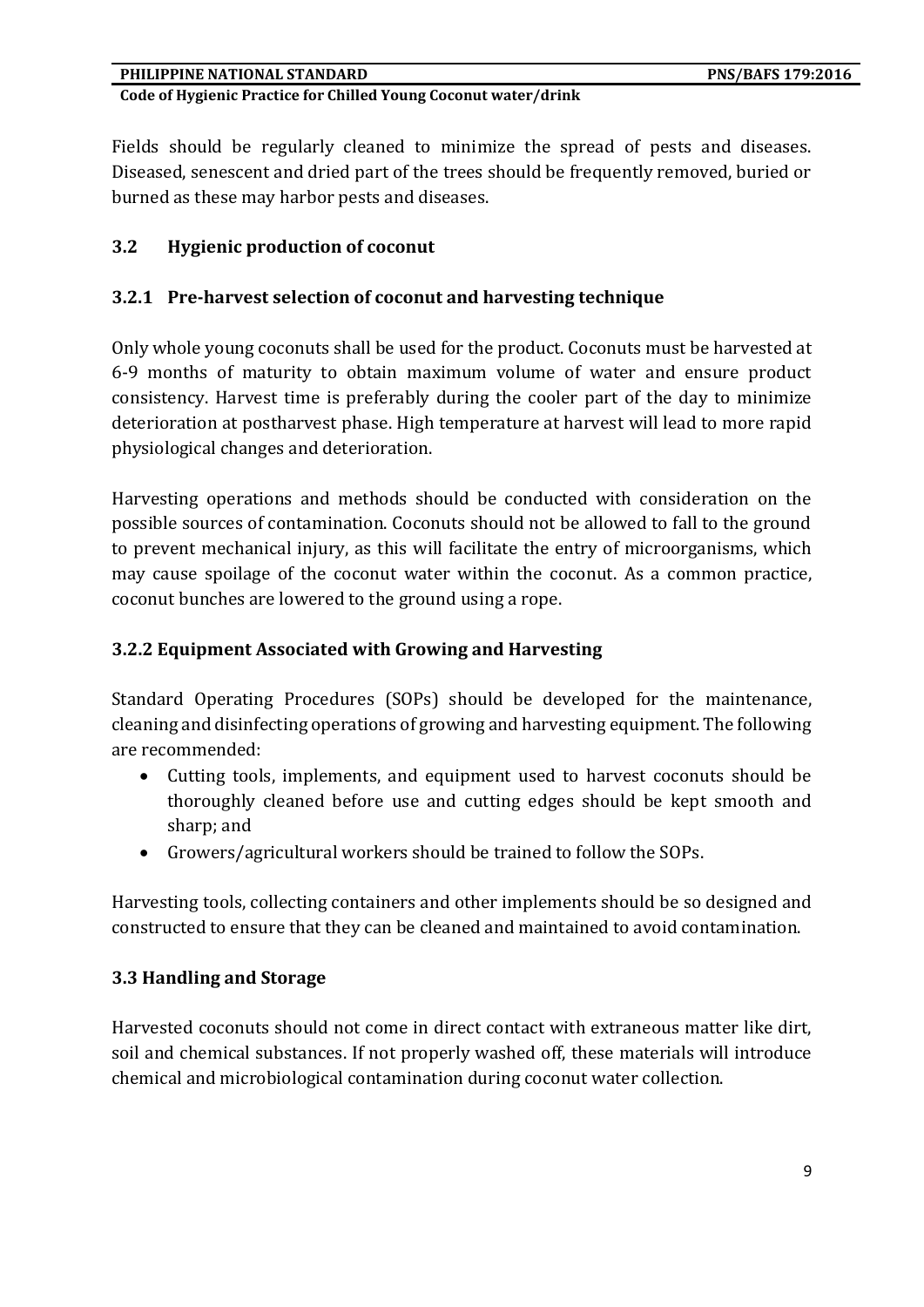At all times, harvested coconuts should be stored in a clean, well-ventilated area, off the ground and away from direct sunlight. Likewise, coconuts should be stored in a way which prevents them from rolling and cracking.

#### **3.3.1 Prevention of Cross-Contamination**

Coconuts are susceptible to damage during harvest and postharvest handling operations. The following should be considered for the manual harvesting and postharvest handling of coconuts:

- Evaluate the field for the presence of hazards or contamination prior to harvest;
- Train growers/agricultural workers to recognize and segregate damaged coconuts;
- Practice good personal hygiene particularly during harvesting and field packing operations;
- Provide harvest containers dedicated for coconuts;
- Avoid direct contact with the soil after harvest and before loading into a transport vehicle to avoid contaminating the coconuts with microbiological contaminants in the soil;
- Avoid mechanical damage such as cracks, as these may provide entry points for foodborne pathogens and sites for microbiological survival and multiplication; and
- Collect and dispose damaged coconuts immediately so that they will not attract animals and insect pests.

# **3.4 Transport from the Production Site to the Packing/Processing Facility**

Coconuts being actively respiring after harvest should be protected from direct sunlight during transport. Covers may be placed on open transport trailers if deemed necessary. Coconuts are also at risk to mechanical damage during loading, unloading and transportation. Care must be taken to avoid cracking during handling and transportation. Coconuts must be loaded in a manner that prevents them from cracking during transportation. Rolling of coconuts should be avoided.

The following should also be considered:

- Transportation of coconuts should be managed to reduce or control the risk of contamination.
- Separate coconuts from other agricultural products during transport.
- Vehicle for transporting the coconut should be adequate for the purpose and should be cleaned and maintained as not to constitute a source of contamination to the coconut.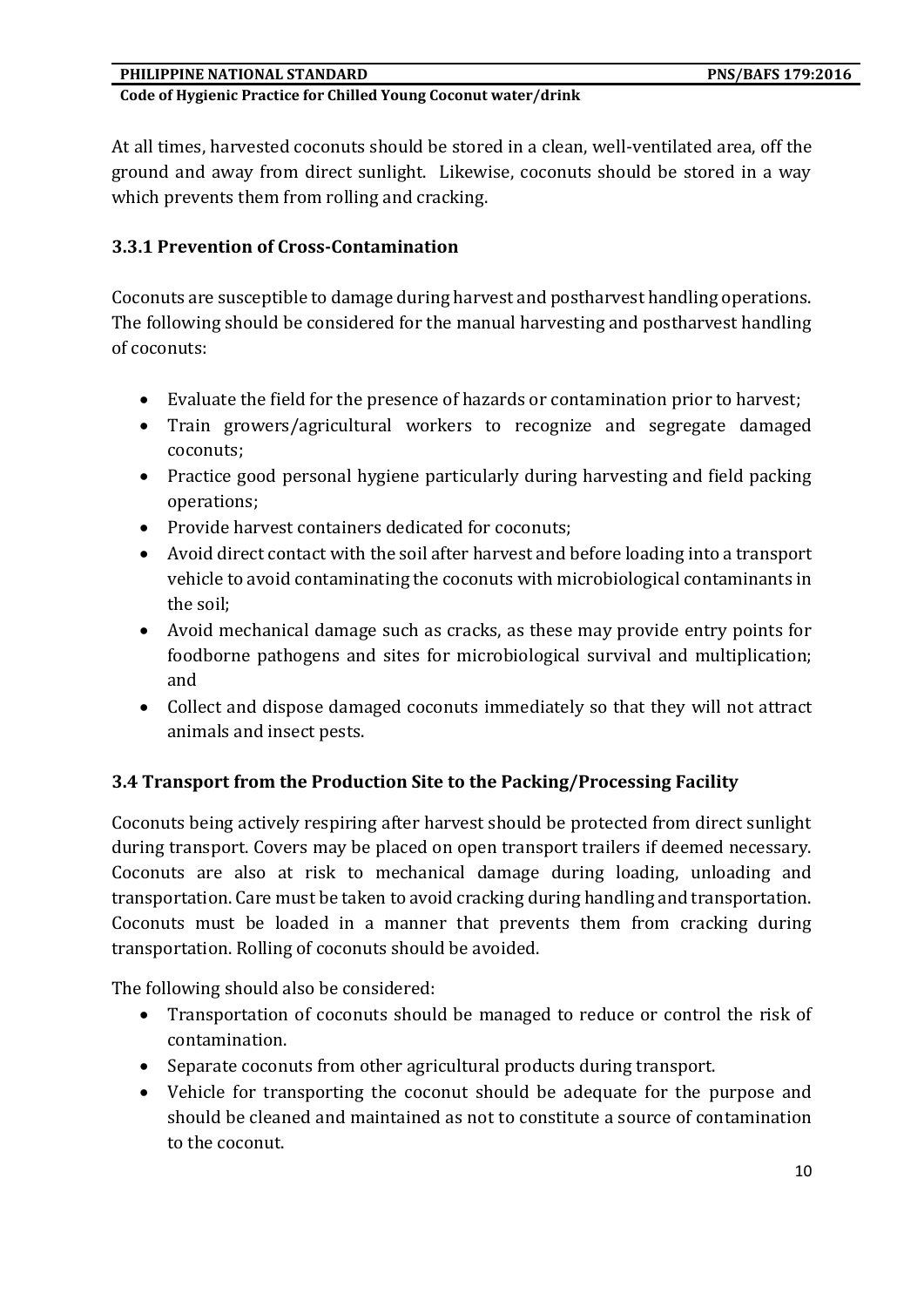#### **Code of Hygienic Practice for Chilled Young Coconut water/drink**

- When not in use, cleaned harvest containers and transport trailers should be covered and kept in a protected location.
- Replace damaged containers or transport trailers.

# **SECTION 4 - ESTABLISHMENT: DESIGN AND FACILITIES**

#### **4.1 Plant Constructions and Layout**

#### **4.1.1 Location, size and sanitary design**

The buildings and surrounding area:

- should be located in a flood-free area and of considerable distance from possible source of contamination;
- should be kept reasonably free from objectionable odours, smoke, dust, or other contamination;
- should be of sufficient size for the purpose intended without crowding of equipment or personnel;
- should be of sound construction and kept in good repair;
- should be of such construction as to protect against the entrance and harbouring of insects, birds or vermin and environmental contaminants such as dust, smoke and the like;
- should be designed as to permit easy and adequate cleaning; and
- should be designed to provide separation, by partition, location or other effective means between operations, which may cause cross contamination.

Floors should be constructed of material, which is not capable of supporting microbial growth, and should be hard surfaced. They should be designed to facilitate effective cleaning.

Walls and ceiling should be so designed, constructed and finished as to prevent the accumulation of dirt and minimize condensation, mold development and flaking and should be easy to clean.

Doors should be self-closing and close fitting.

#### **4.1.2 Sanitary facilities and control**

The following are the considerations:

• The water supply should be of potable quality.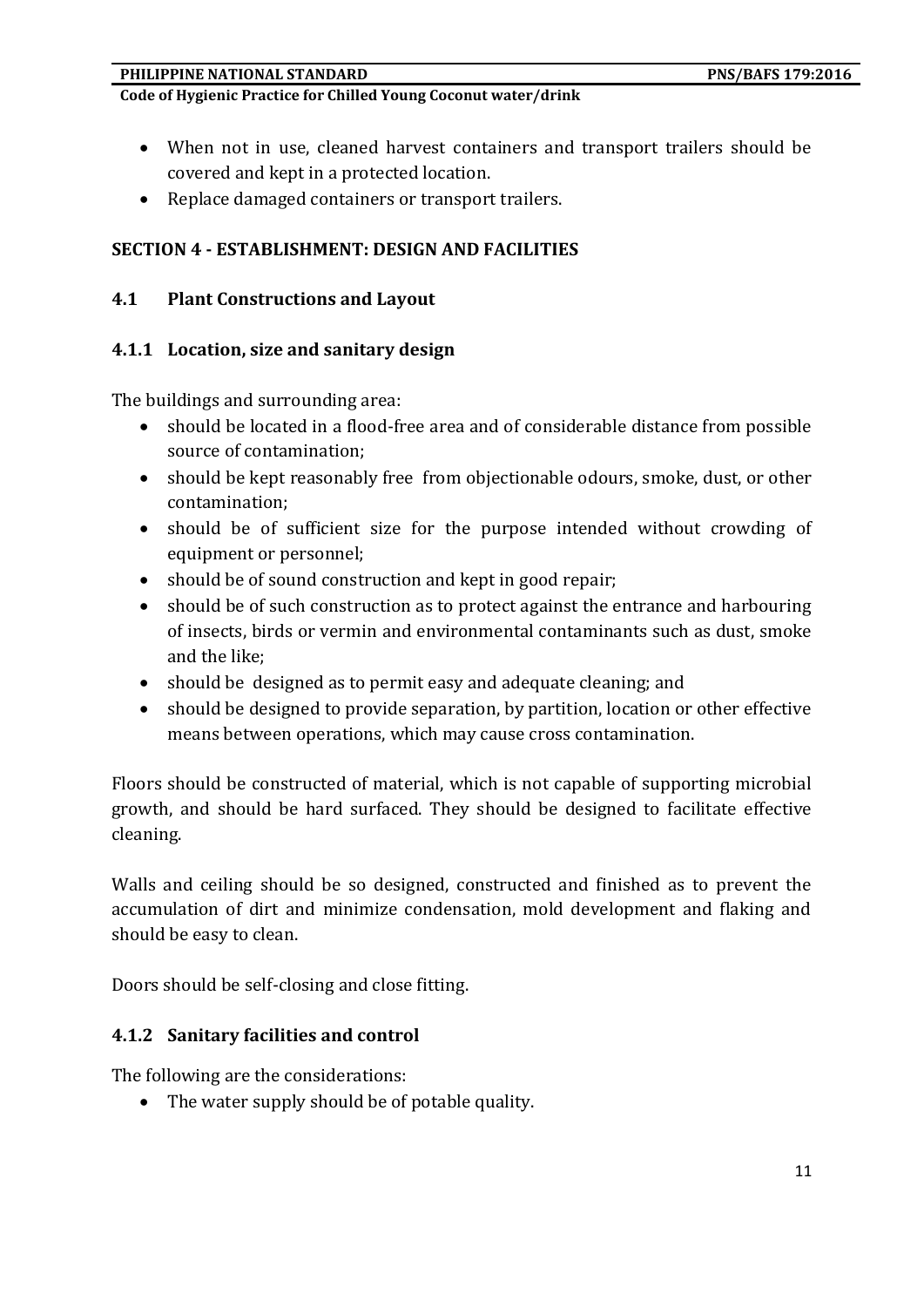**Code of Hygienic Practice for Chilled Young Coconut water/drink**

- Disposal of waste should be effected in such a manner so as to prevent contamination of potable water supplies.
- Premises should be well lit and ventilated. Good ventilation is important to prevent mould growth.
- Light bulbs and fixtures suspended over food in any step of preparation should be of the safety type or otherwise protected to prevent food contamination in the case of breakage.
- Toilet rooms should be well lit and ventilated and should not open directly into a food processing area. They should be kept in a sanitary condition at all times. There should be hand washing facilities in the toilet area with signages requiring personnel to wash their hands properly.

#### **SECTION 5 - CONTROL OF OPERATION**

These principles and guidelines are supplemental to those contained in Section 5 of the General Principles of Food Hygiene (CAC/RCP 1-1969) including the Annex on Hazard Analysis and Critical Control Point (HACCP) System and Guidelines for its Application.

#### **5.1 Key aspects of hygiene control systems**

#### **5.1.1 Temperature and time controls**

Coconut water/drink should be cooled immediately after collection to slow down the onset of degradation. Coconut water/drink retains its quality characteristic under conditions of low temperature at about 40C. Coconut water/drink undergoes spoilage on storage at higher temperature over extended period of time.

#### **5.1.2 Specific Process Steps**

#### **5.1.2.1 Removal of unfit coconut**

Coconuts characterized by the following must be rejected and must not be included as raw source of coconut water/drink:

- Coconuts with presence of cracks;
- Coconuts with pedicels not intact;
- Any degree of pest infestation;
- Coconuts that are either pre-mature or over-mature;
- Coconuts with contents that are cloudy; and
- Coconuts with contents having a rancid odor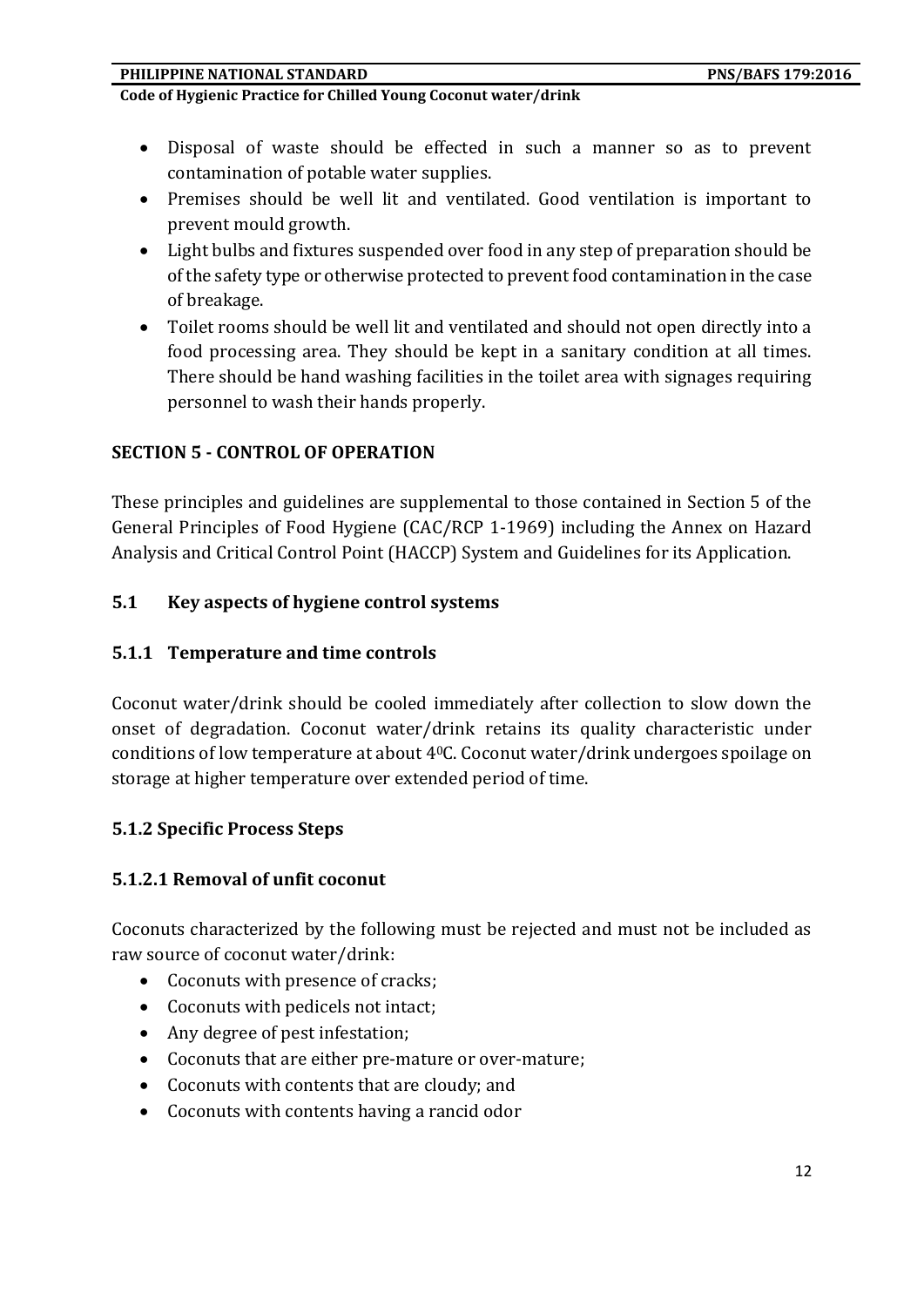# **5.1.2.2 Coconut sanitation**

Coconuts should be washed thoroughly to remove adhering extraneous matter using manual cleaning or by using brushes and abrasive pads. Washed coconuts should be sanitized in dilute bleach solution (1 tablespoon bleach per 4.5 liters of water) to reduce the number of microorganisms on the surface of coconut. Sanitized coconuts should be transferred to a clean surface off the ground and allowed to air dry.

If using a basin, water used during washing should be frequently changed especially when there is high level of soil contamination.

Washed coconuts should be processed immediately after washing.

# **5.1.2.3 Coconut water collection, filtration and cooling**

Coconuts should be cut on a cutting board using a sanitized cutlass or similar tool. Equipment, containers or any other collecting vessels used should be made from nontoxic materials. They should be designed and constructed to ensure that, they can be cleaned, disinfected and maintained to avoid the contamination. They should be kept sanitary through regular cleaning. Containers previously used for toxic materials shall not be used for holding extracted coconut water.

Coconut water should be filtered using appropriate filtering material like cheese cloth and strainer. Collected coconut water may be filtered by decanting it into a sanitized container with a strainer lined with sanitized silkscreen cloth or cheesecloth. The filter cloth should be changed as deemed necessary.

Filtered coconut water should be immediately cooled to 4**°**C temperature or processed, packed and stored at about 4**°**C temperature.

Coconut water that are cloudy and exhibiting a rancid odor should be disposed properly and should not be mixed with the other coconut water.

# **5.1.2.4 Formulation of coconut water/drink**

According to PNS/BAFPS 28-2006: specification for chilled young coconut water/drink, the products is classified as follows: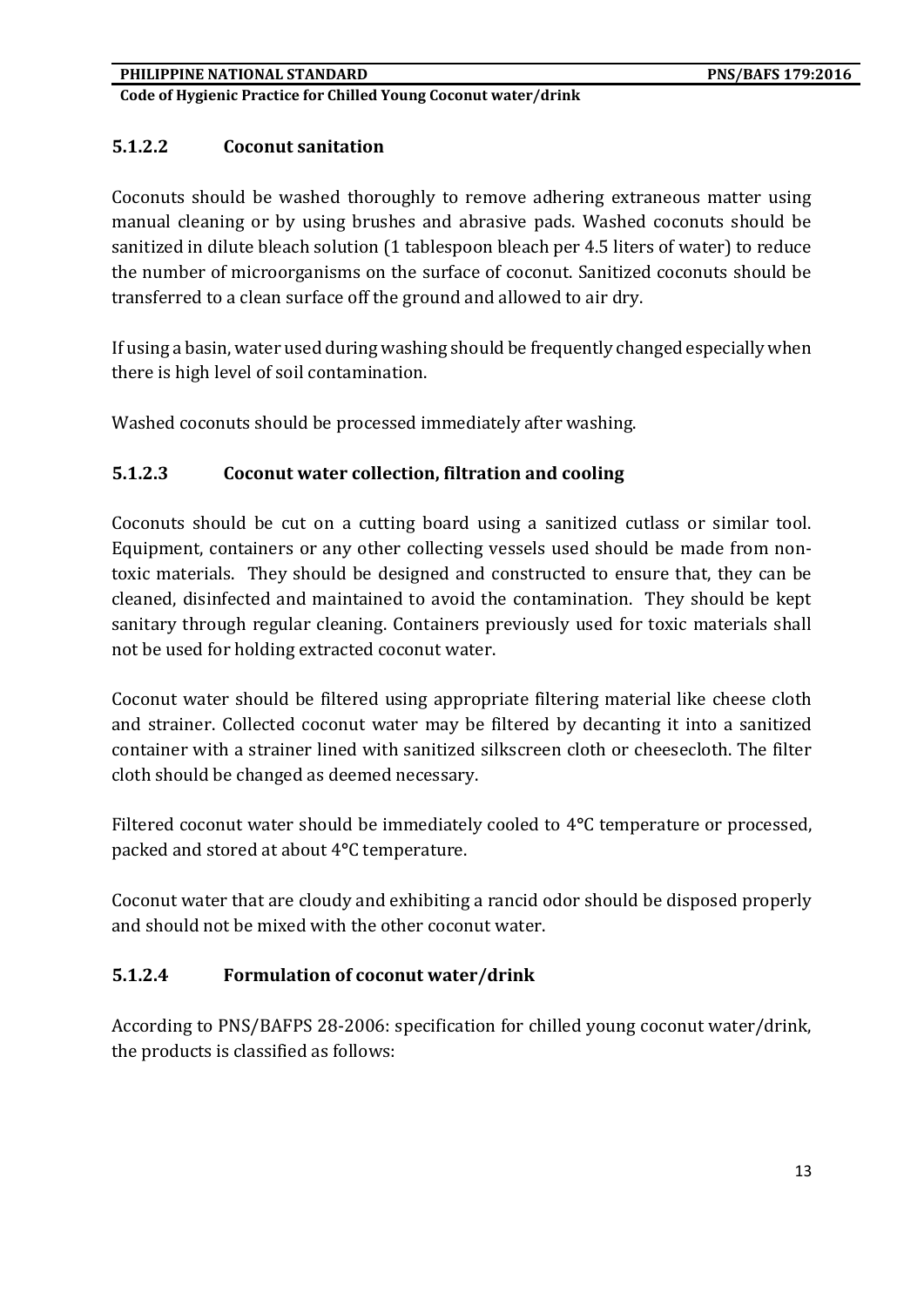| <b>Description</b>                           |
|----------------------------------------------|
| Unmodified natural aqueous liquid of 6-9     |
| month-old coconut, the appearance of         |
| which ranges from clear to slightly turbid   |
|                                              |
| Buko juice with the addition of tender solid |
| endosperm from 6 to 8 month-old coconut      |
|                                              |
| Buko juice with the addition of potable      |
| water, with or without permitted             |
| sweeteners and without tender solid          |
| endosperm. Addition of potable water is no   |
| more than 20%                                |
|                                              |
| Buko juice with the addition of potable      |
| water, with or without permitted             |
| sweetener and with tender solid              |
| endosperm from 6 to 8 month-old              |
| coconuts. Addition of potable water is no    |
| more than 20%                                |
|                                              |
|                                              |

|  |  | Table 1 - Specification for chilled young coconut water/drink |  |  |
|--|--|---------------------------------------------------------------|--|--|
|--|--|---------------------------------------------------------------|--|--|

# **5.1.2.5 Packaging**

Chilled young coconut water/drink, with or without addition of water, sweetener and/or tender solid endosperm, should be immediately packed in a food grade container that will adequately protect the product from contamination and hazards of transportation and handling. Packed coconut water/drink should be sealed and transferred rapidly to a chiller or similar container maintained at 4**°**C.

Packaging materials shall be food grade and suitable for intended use. This should be stored in a clean and sanitary manner. Packaging activities should be done in a separate room under conditions that preclude the introduction of contaminants into the product. All workers and food handlers should follow practices as in the appropriate sections of the Codex Recommended International Code of Practice-General Principles of Food Hygiene (CAC/RCP 1-1969, Rev 4:2003) to avoid contamination.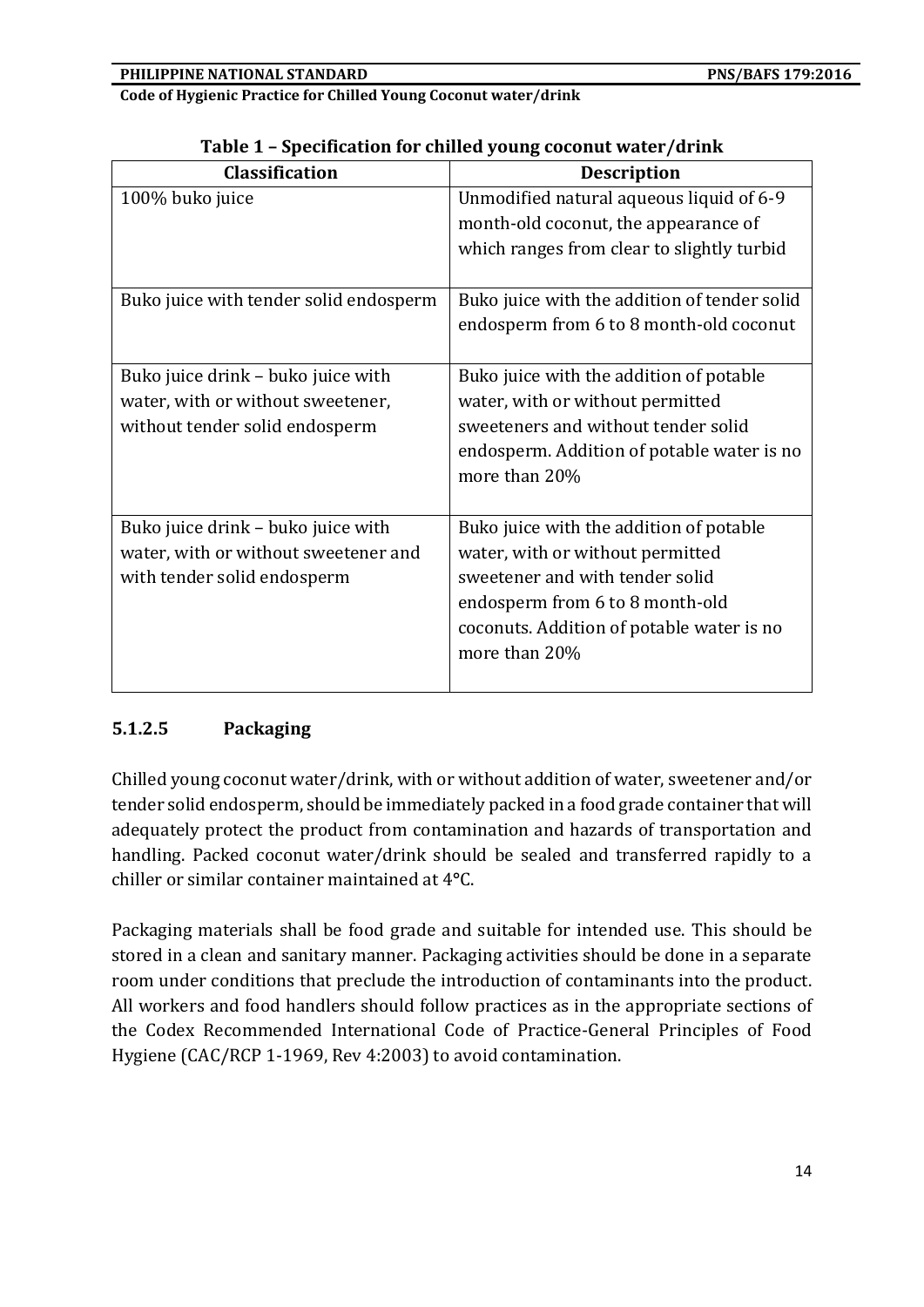# **5.2 Handling, Storage and Transport**

Packaged coconut water/drink should be stored away from direct light. Temperature should be maintained at a maximum of 4**°**C during storage, transport and distribution.

#### **5.3 Processing environment**

The processing environment for coconut water must be clean and free of animals, insect, dusts and garbage. All surfaces coming in direct contact with coconut water/drink must be properly cleaned and sanitized. Waste material (e.g. coconut husk) must be removed and disposed immediately.

#### **5.4 Management of products within the facility**

The principle of "first in, first out (FIFO)" should apply. The flow of product within the equipment and through the processing facility should maintain a forward progression from the raw material to coconut water/drink packaging so as to avoid cross contamination.

#### **5.5 Documentation and record keeping**

Where appropriate, records should be maintained to adequately reflect product information. Maintaining adequate documentation and records of processing information is important in the event of recall of chilled young coconut water/drink. Records should be kept long enough to facilitate recalls and foodborne illness investigations.

Records should be kept on the:

- Use of agricultural chemicals;
- Date and time of harvest of coconut;
- Volume of coconut water collected;
- Date and time of processing;
- Amount of water, sweetener and solid endosperm added (if applicable);
- Volume of production, and;
- Storage condition

#### **5.6 Recall procedures**

In the event of a foodborne illness outbreak associated with coconuts, maintaining appropriate records of production, processing, packaging and distribution may help to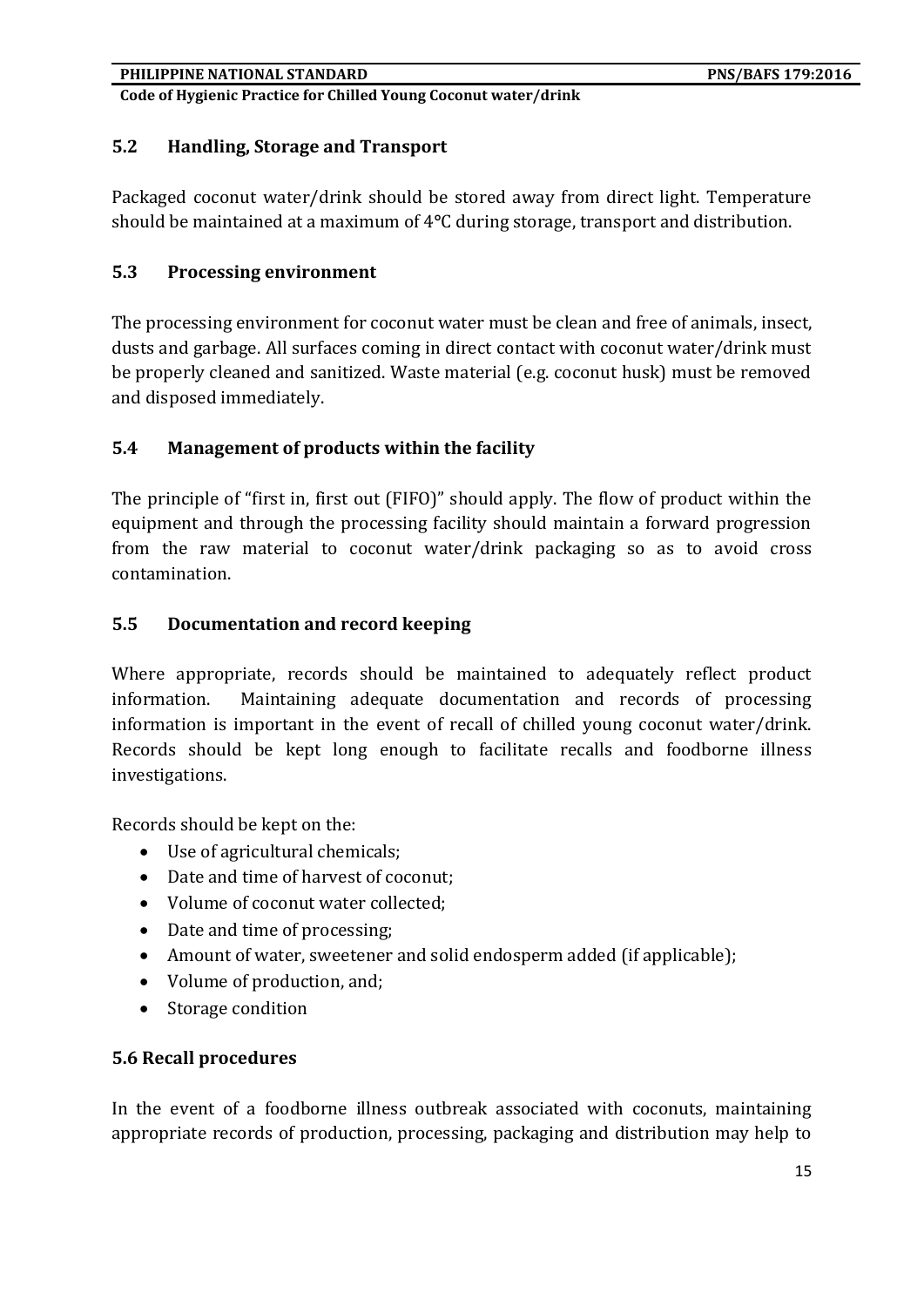#### **PHILIPPINE NATIONAL STANDARD PHILIPPINE NATIONAL STANDARD**

#### **Code of Hygienic Practice for Chilled Young Coconut water/drink**

identify the source of contamination in chilled young coconut water/drink food chain and facilitate product recalls. Growers/processors/distributors should consider developing and maintaining a traceability/product tracing system. The traceability/product tracing system should be designed and implemented according to the principles for Traceability/Product Tracing as a Tool with Food Inspection and Certification System (CAC/GL 60-2006).

Detailed records should be kept that will link each supplier of the product with the immediate subsequent recipient of the product throughout the food chain.

#### **SECTION 6 – ESTABLISHMENT: MAINTENANCE AND SANITATION**

#### **6.1 Maintenance and Cleaning**

#### **6.1.1 General**

All food contact surfaces should be smooth; free from pits, crevices and loose scale; nontoxic; resistant to corrosion and capable of withstanding repeated exposure to normal cleaning and disinfection; and non-absorbent unless the nature of a particular and otherwise acceptable process renders the use of a surface, such as wood, necessary.

All equipment coming in direct contact with coconut water should be cleaned and sanitized before and after use. There should be regular cleaning schedule for all equipment and food contact materials used during processing.

#### **6.1.2 Pests Control Systems**

Pests should be controlled in a way that does not contribute to the contamination of the raw materials, finished produce or the processing area with chemical residues. Suitable precautions should be taken to protect product from being contaminated by pests or by pest control agents.

#### **6.1.3 Drainage and Waste Disposal**

Adequate drainage is important in the processing and sanitary facilities to avoid the risk of contaminating the coconut water/drink. Drains should be cleaned periodically to prevent build-up of biofilms that may contain pathogenic microorganisms. Standing water should be removed or pushed to the drains.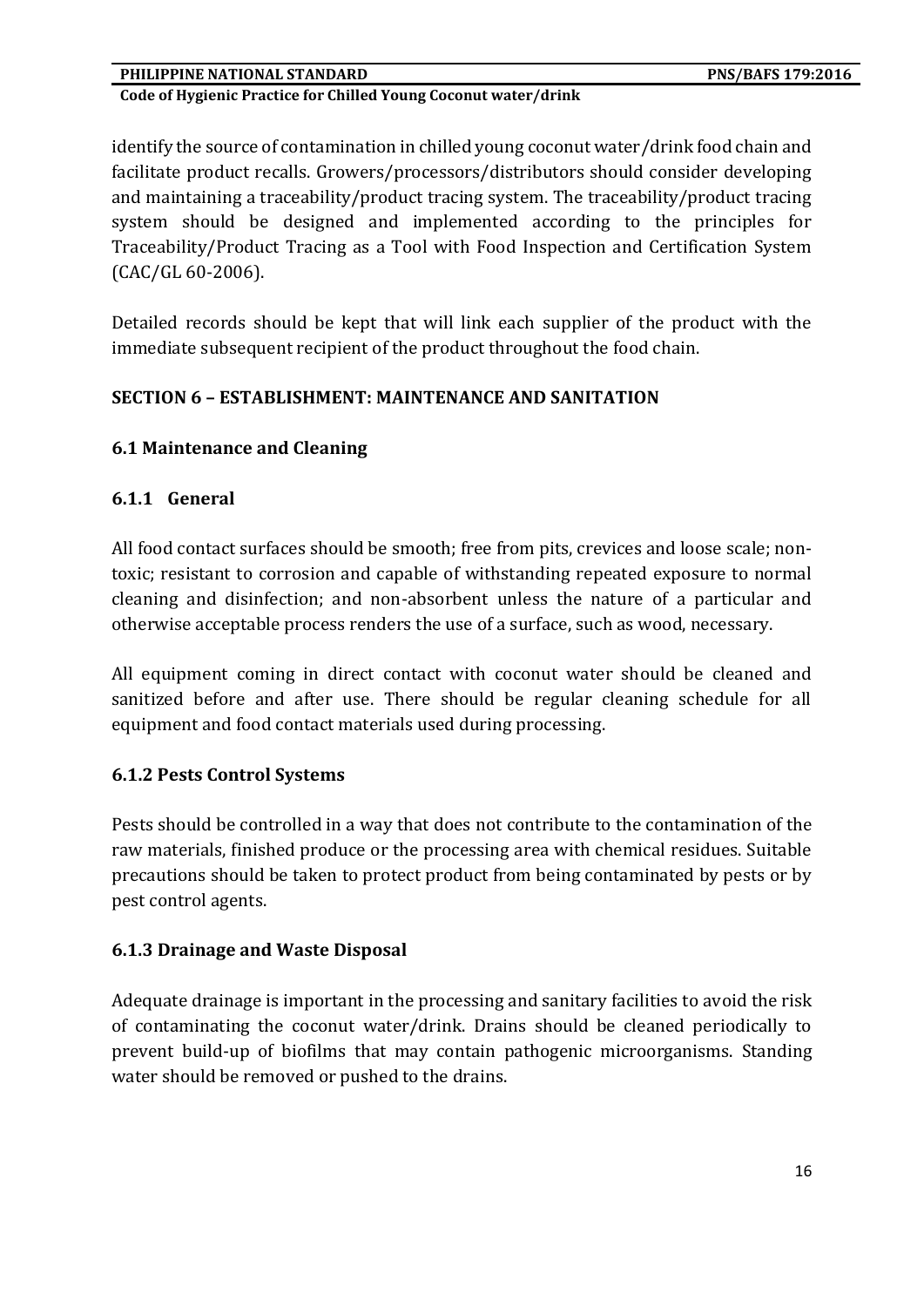Areas for garbage recyclables and compostable waste should be identified and all waste should be stored and disposed in a manner to minimize contamination.

#### **6.2 Sanitary Audit**

Regular environmental and hygiene assessment as well as sanitary inspection of facilities should be conducted to serve as basis for corrective and preventive actions.

#### **SECTION 7 - PERSONAL HYGIENE**

All workers and food handlers should act in accordance with the appropriate sections of the Recommended International Code of Practice – General Principles of Food Hygiene (CAC/RCP 1 – 1969) to maintain an appropriate degree of personal cleanliness; and operate in an appropriate manner.

Contamination of coconut water/drink by human must be avoided at all times. All individuals involved in the primary processing must be in good health and must observe Good Hygienic Practices (GHP) in order to prevent contamination of the product during coconut water collection and packaging.

#### **SECTION 8 - END PRODUCT SPECIFICATION**

Coconut water/drink should be clean, sound, wholesome product derived from young coconut, with or without addition of tender young coconut solid endosperm, potable water, and permitted sweeteners. To the extent possible in good manufacturing practice (GMP), the product should be free from extraneous matter.

The product should conform with heavy metals in an amount not hazardous to human health. The product should not contain pathogenic microorganisms such as Salmonellae and E. coli and should conform to the microbiological characteristics specified in Philippine National Standard for Chilled young coconut water/drink (PNS/BAFPS 28:2006).

#### **SECTION 9 - PRODUCT INFORMATION AND CONSUMER AWARENESS**

#### **9.1 Labeling**

Coconut water/drink should be labeled in accordance with the Current FDA labeling requirements for Pre-packaged Food Products. Labels must be printed legibly in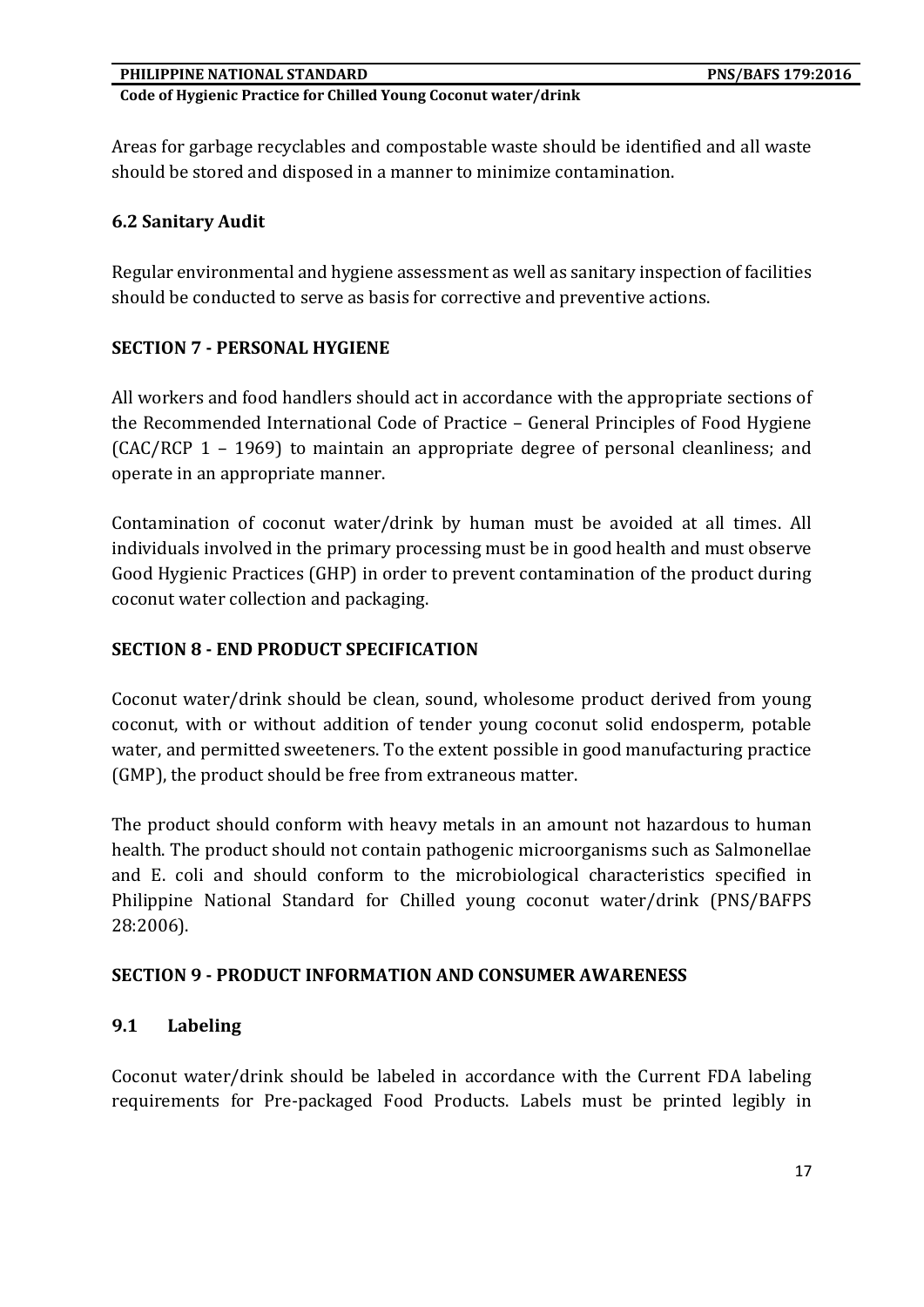accordance to the FDA labeling guidelines in order to assure their adherence to the product during storage on ice or refrigeration.

#### **SECTION 10 – TRAINING**

Training should be conducted regularly and in accordance to hygienic practices. Training should be delivered in a language and manner to facilitate understanding of what is expected of them and why should training be done with emphasis on the importance of using hygienic practices.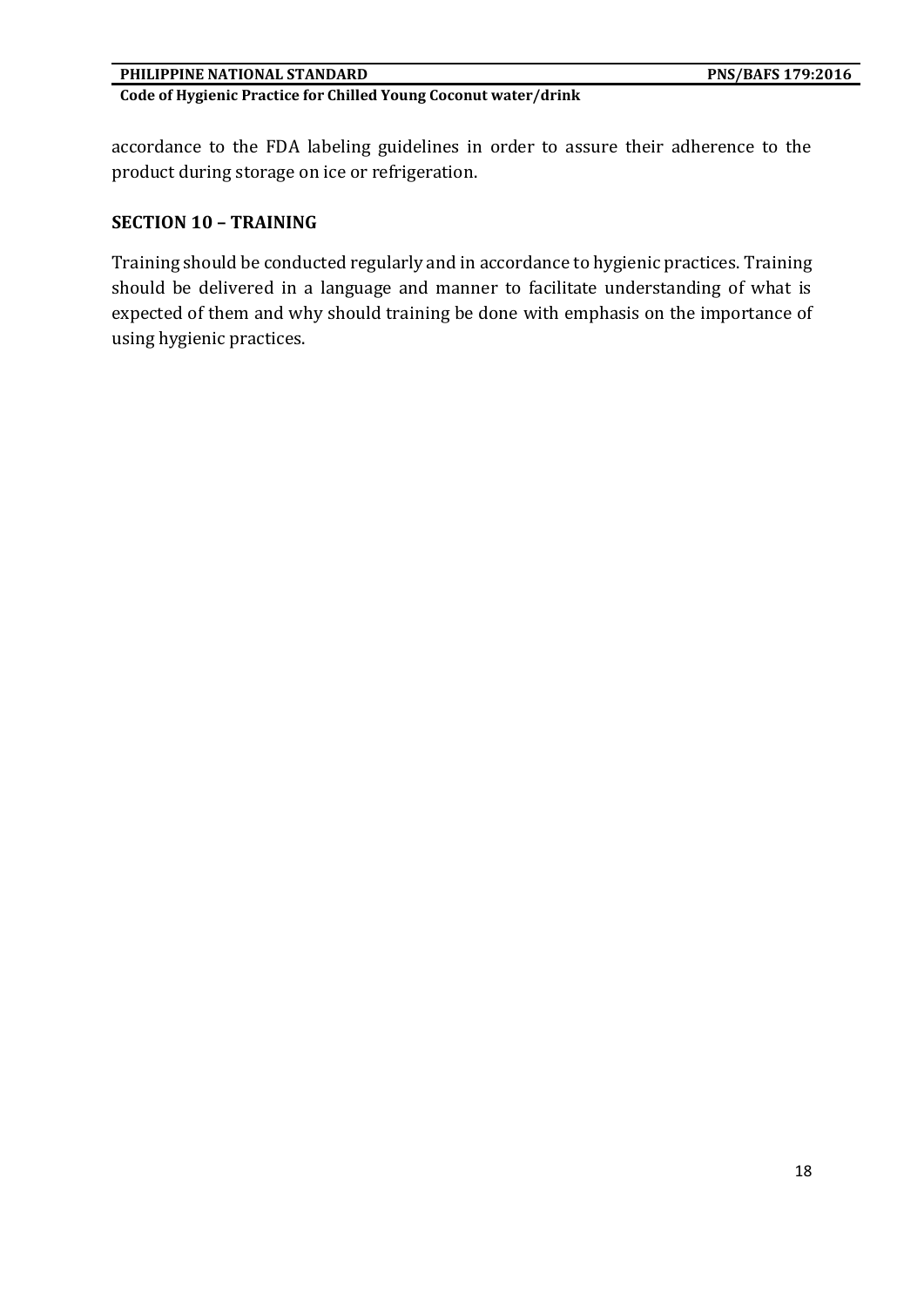**Code of Hygienic Practice for Chilled Young Coconut water/drink**

#### **REFERENCES:**

CAC/RCP 57-2004. Code of hygienic practice for milk and milk products.

CAC/RCP 23-1979. Code of hygienic practice for low and acidified low acid canned foods.

CAC/RCP 1-1969. General principles of food hygiene.

Magat, S. 2006. Philippine Coconut Authority: Good Agricultural Practices in Coconut Production .

PNS/BAFPS 28:2006. Chilled young coconut water/drink – specification.

Prades, A., Dornier, M., Nafissatou, D., and Pain, J.P. 2012. Coconut water preservation and processing: A Review.

Rolle, R. 2007. Good practice for the small-scale production of bottled coconut water. Food and Agriculture Organization of the United Nation.

Department of Health. Administrative Order No. 153 S. 2004: Revised Guidelines on Current Good Manufacturing Practice in manufacturing, Packing, Repacking, or Holding Food.